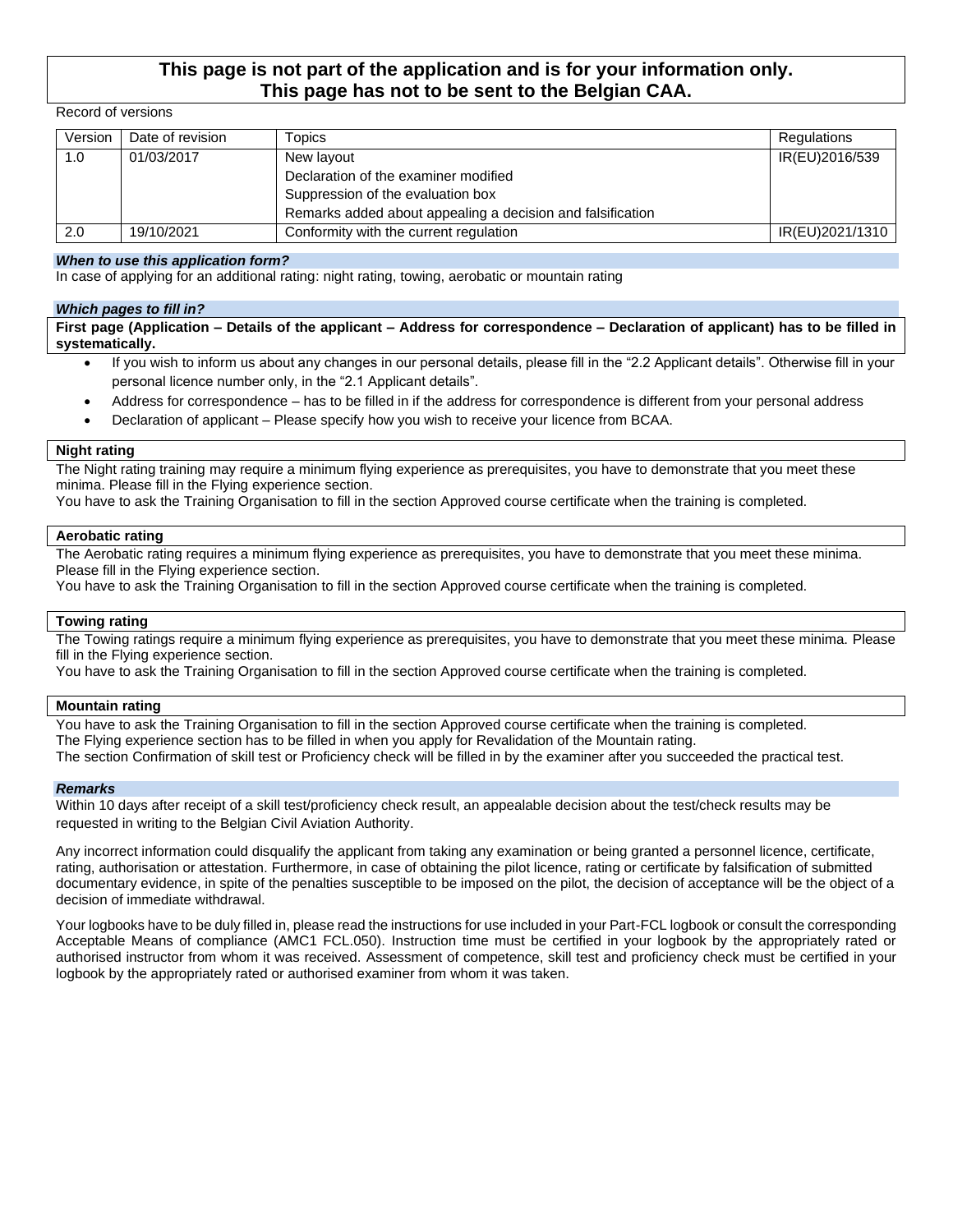

# **Application form Additional ratings: Aerobatic / Towing / Night rating / Mountain rating**

| 1.1 Application for additional rating                                                                                                            | to be completed by the applicant            |  |
|--------------------------------------------------------------------------------------------------------------------------------------------------|---------------------------------------------|--|
| I am applying for the following additional rating:                                                                                               |                                             |  |
| $\Box$ Night rating (Airplane)<br>$\Box$ Night rating (Helicopter)                                                                               |                                             |  |
| Aerobatic rating                                                                                                                                 |                                             |  |
| Banner towing<br>$\Box$ Sailplane towing                                                                                                         |                                             |  |
| Mountain rating                                                                                                                                  |                                             |  |
| 1.2 Application for revalidation/renewal Mountain rating                                                                                         | to be completed by the applicant            |  |
| I am applying for: □ Revalidation or □ Renewal of Mountain rating.                                                                               |                                             |  |
| 2.1 Applicant details                                                                                                                            | to be completed by the applicant            |  |
|                                                                                                                                                  |                                             |  |
| 2.2 Applicant details                                                                                                                            | to be completed by the applicant            |  |
|                                                                                                                                                  |                                             |  |
|                                                                                                                                                  |                                             |  |
|                                                                                                                                                  |                                             |  |
|                                                                                                                                                  |                                             |  |
|                                                                                                                                                  |                                             |  |
|                                                                                                                                                  |                                             |  |
|                                                                                                                                                  |                                             |  |
|                                                                                                                                                  |                                             |  |
| Supporting documentation required with the application:                                                                                          | Copy of your current licence (double-sided) |  |
| 3. Address for correspondence (if different from above)                                                                                          | to be completed by the applicant            |  |
|                                                                                                                                                  |                                             |  |
|                                                                                                                                                  |                                             |  |
|                                                                                                                                                  |                                             |  |
| 4. Declaration of applicant                                                                                                                      | to be completed by the applicant            |  |
| I declare that the information provided on this form is correct.                                                                                 |                                             |  |
| I have fully reviewed all applicable guidance material and have submitted all of the necessary paperwork for my<br>application to be considered. |                                             |  |
| I wish to pick up my licence from the BCAA during the opening hours.                                                                             |                                             |  |
| I wish that BCAA send my licence to my postal address.                                                                                           |                                             |  |
| Signature (applicant):                                                                                                                           |                                             |  |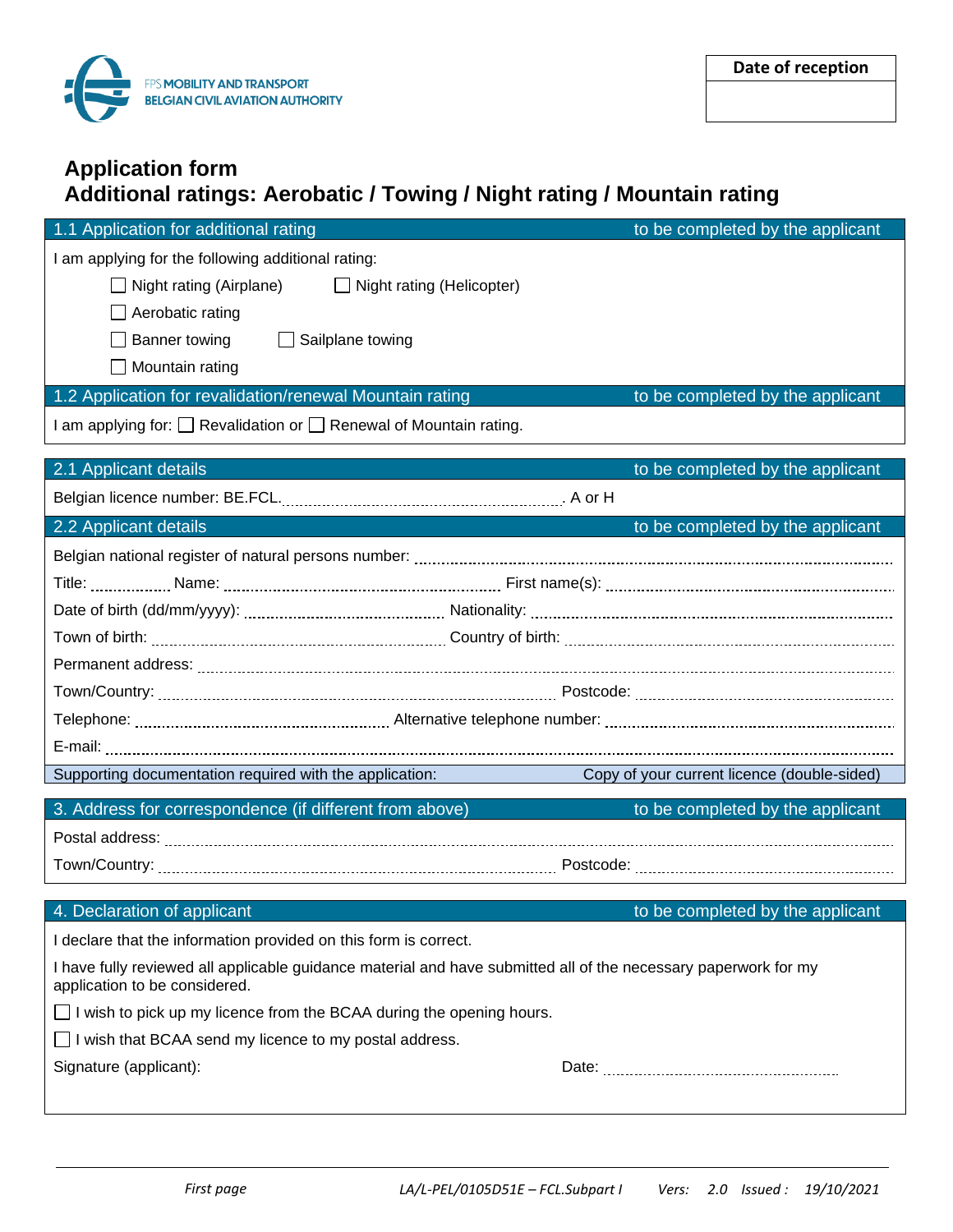# **Night rating**

| Flying experience (for Night rating in Helicopters only)                 | to be completed by the applicant |
|--------------------------------------------------------------------------|----------------------------------|
| Total experience in helicopters<br>(after PPL(H) licence issue)          |                                  |
| Experience as PIC in helicopters<br>(after PPL(H) licence issue)         |                                  |
| Cross-country flight time in helicopters<br>(after PPL(H) licence issue) |                                  |

| Approved course certificate<br>to be completed by the training organisation (ATO or DTO)                                                                                                                                                       |                         |            |  |  |
|------------------------------------------------------------------------------------------------------------------------------------------------------------------------------------------------------------------------------------------------|-------------------------|------------|--|--|
|                                                                                                                                                                                                                                                | Aeroplane<br><b>TMG</b> | Helicopter |  |  |
| Dual instruction time at night                                                                                                                                                                                                                 |                         |            |  |  |
| Dual cross-country instruction time at night                                                                                                                                                                                                   |                         |            |  |  |
| Date dual cross-country flight of at least 50 km / 27 Nm                                                                                                                                                                                       |                         |            |  |  |
| Take-offs and landings completed<br>as PIC at night                                                                                                                                                                                            |                         |            |  |  |
| Solo night circuits                                                                                                                                                                                                                            |                         |            |  |  |
| Total hours at night                                                                                                                                                                                                                           |                         |            |  |  |
| Dual instrument instruction time in helicopters                                                                                                                                                                                                |                         |            |  |  |
|                                                                                                                                                                                                                                                |                         |            |  |  |
| has satisfactorily completed a course of training for the Night rating in the following aircraft category:                                                                                                                                     |                         |            |  |  |
| □ Aeroplanes/TMG □ Helicopters                                                                                                                                                                                                                 |                         |            |  |  |
|                                                                                                                                                                                                                                                |                         |            |  |  |
| I further certify that I have examined the applicants flying logbook and that the entries in them meet in full the flying<br>experience requirements for the grant of the relevant aeroplane type or class rating in accordance with Part-FCL. |                         |            |  |  |
|                                                                                                                                                                                                                                                |                         |            |  |  |
|                                                                                                                                                                                                                                                |                         |            |  |  |
|                                                                                                                                                                                                                                                |                         |            |  |  |
| Signature:                                                                                                                                                                                                                                     |                         |            |  |  |
| Supporting documentation required with the application:<br>Copy of Part-ORA ATO/DTO approval certificate (if ATO/DTO is not approved by the Belgian CAA)                                                                                       |                         |            |  |  |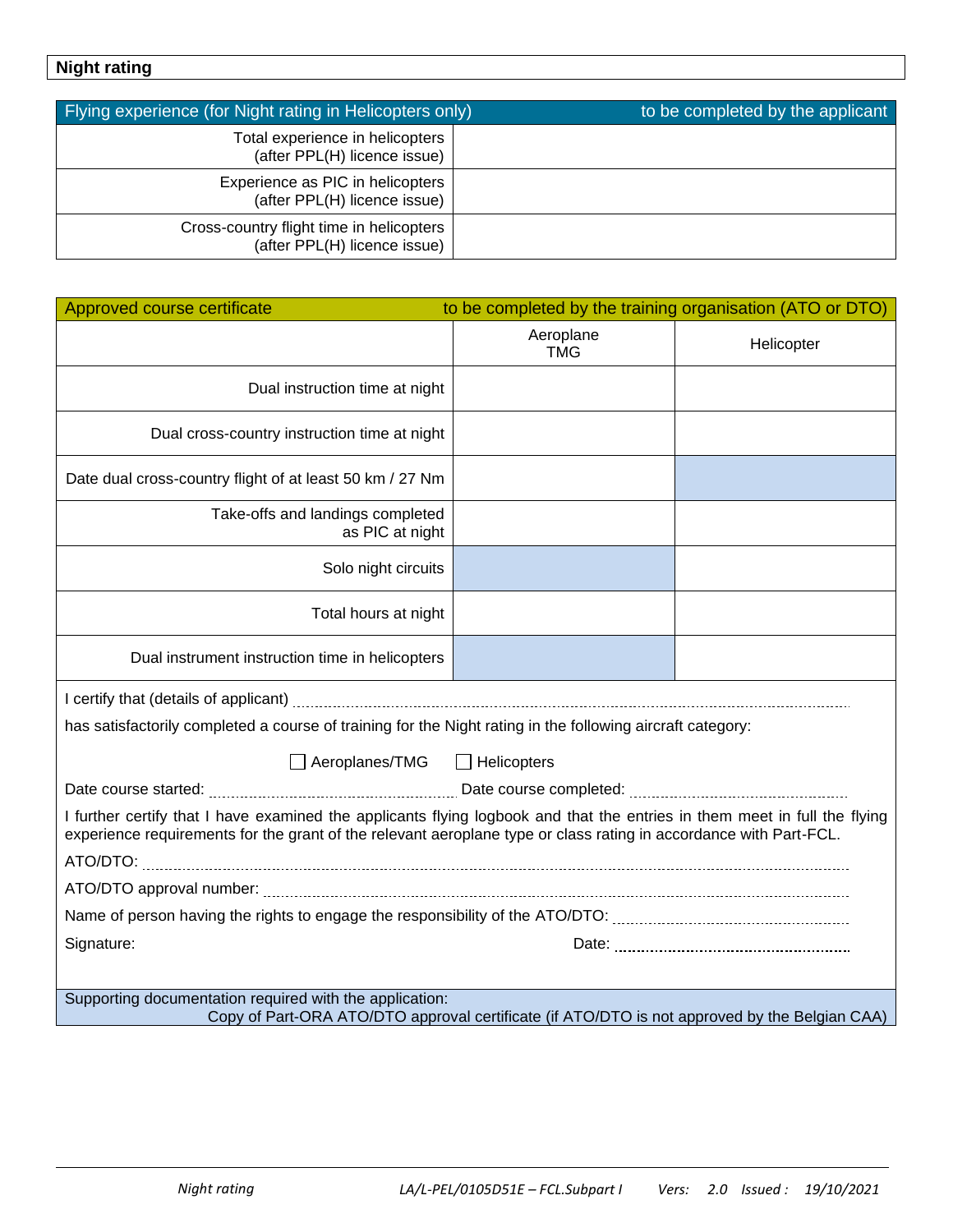## **Aerobatic rating**

| Experience as PIC in aeroplanes or TMG<br>(after licence issue)                                                                                                                                                                                |                                                                                                                |  |  |
|------------------------------------------------------------------------------------------------------------------------------------------------------------------------------------------------------------------------------------------------|----------------------------------------------------------------------------------------------------------------|--|--|
|                                                                                                                                                                                                                                                |                                                                                                                |  |  |
| Approved course certificate                                                                                                                                                                                                                    | to be completed by the training organisation (ATO or DTO)                                                      |  |  |
| Aerobatic instruction time                                                                                                                                                                                                                     |                                                                                                                |  |  |
|                                                                                                                                                                                                                                                |                                                                                                                |  |  |
|                                                                                                                                                                                                                                                | has satisfactorily completed a course of training for the Aerobatic rating in the following aircraft category: |  |  |
| Aeroplanes J TMG                                                                                                                                                                                                                               |                                                                                                                |  |  |
|                                                                                                                                                                                                                                                |                                                                                                                |  |  |
| I further certify that I have examined the applicants flying logbook and that the entries in them meet in full the flying<br>experience requirements for the grant of the relevant aeroplane type or class rating in accordance with Part-FCL. |                                                                                                                |  |  |
|                                                                                                                                                                                                                                                |                                                                                                                |  |  |
|                                                                                                                                                                                                                                                |                                                                                                                |  |  |
|                                                                                                                                                                                                                                                |                                                                                                                |  |  |
| Signature:                                                                                                                                                                                                                                     |                                                                                                                |  |  |
|                                                                                                                                                                                                                                                |                                                                                                                |  |  |
| Supporting documentation required with the application:<br>Copy of Part-ORA ATO/DTO approval certificate (if ATO/DTO is not approved by the Belgian CAA)                                                                                       |                                                                                                                |  |  |

Flying experience to be completed by the applicant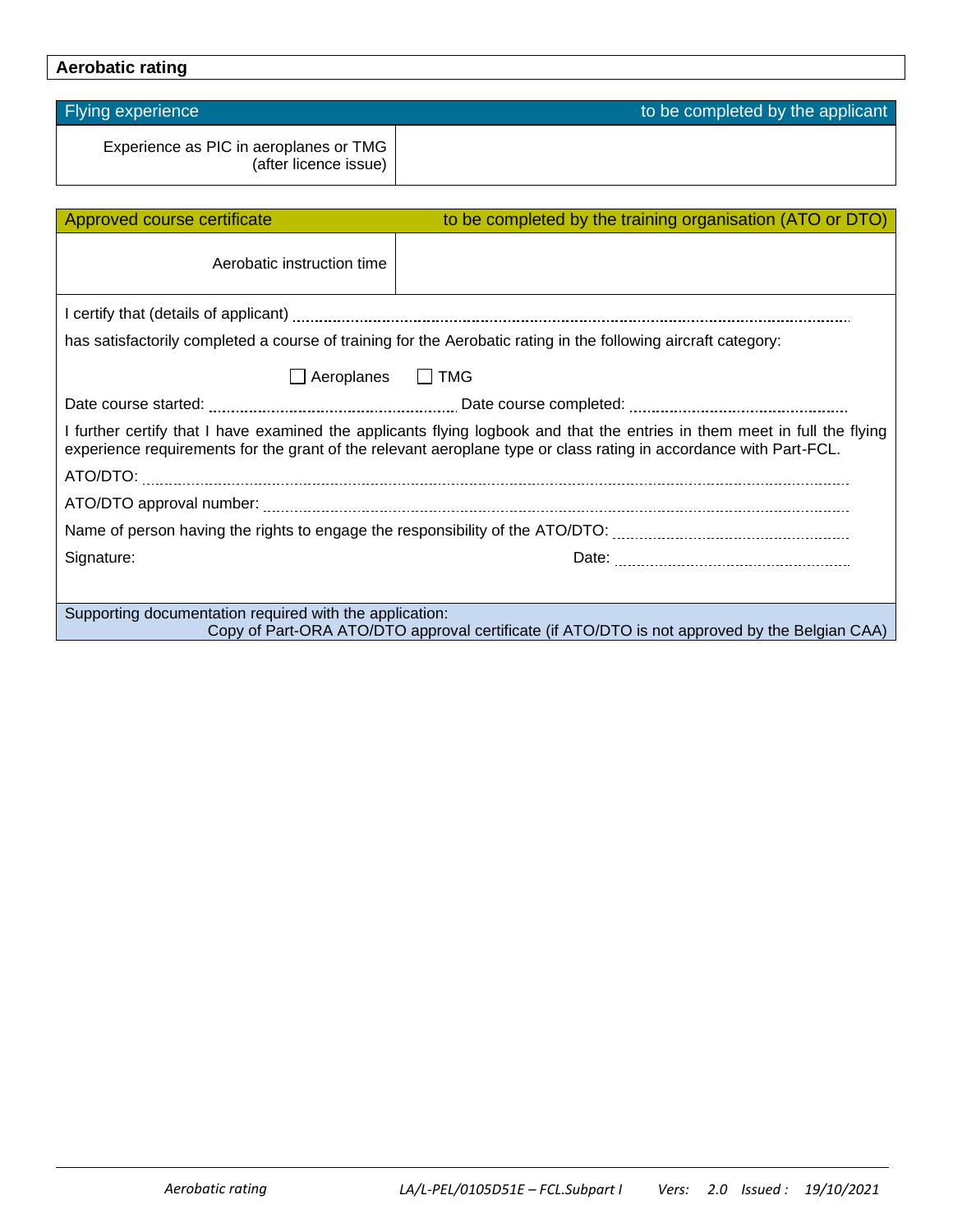### **Sailplane or banner towing rating**

| Flying experience - Sailplane or banner towing rating            |            | to be completed by the applicant |
|------------------------------------------------------------------|------------|----------------------------------|
| Experience as PIC<br>(after licence issue)                       | Aeroplanes | <b>TMG</b>                       |
| Take-offs and landings completed<br>(after licence issue)        | Aeroplanes | TMG                              |
| Take-offs and landings completed in PIC<br>(after licence issue) | Aeroplanes | TMG                              |

| Approved course certificate                                                                                                                                                                                                                    | to be completed by the training organisation (ATO or DTO) |      |  |
|------------------------------------------------------------------------------------------------------------------------------------------------------------------------------------------------------------------------------------------------|-----------------------------------------------------------|------|--|
| Instruction flights                                                                                                                                                                                                                            | Supervised                                                | Dual |  |
| <b>Familiarisation flights</b><br>(only required for the sailplane towing rating)                                                                                                                                                              |                                                           |      |  |
|                                                                                                                                                                                                                                                |                                                           |      |  |
| has satisfactorily completed a course of training for the Towing rating for:                                                                                                                                                                   |                                                           |      |  |
| Banner towing rating <b>Sailplane towing rating</b> ■                                                                                                                                                                                          |                                                           |      |  |
|                                                                                                                                                                                                                                                |                                                           |      |  |
| I further certify that I have examined the applicants flying logbook and that the entries in them meet in full the flying<br>experience requirements for the grant of the relevant aeroplane type or class rating in accordance with Part-FCL. |                                                           |      |  |
|                                                                                                                                                                                                                                                |                                                           |      |  |
|                                                                                                                                                                                                                                                |                                                           |      |  |
|                                                                                                                                                                                                                                                |                                                           |      |  |
| Signature:                                                                                                                                                                                                                                     |                                                           |      |  |
|                                                                                                                                                                                                                                                |                                                           |      |  |
| Supporting documentation required with the application:<br>Copy of Part-ORA ATO/DTO approval certificate (if ATO/DTO is not approved by the Belgian CAA)                                                                                       |                                                           |      |  |